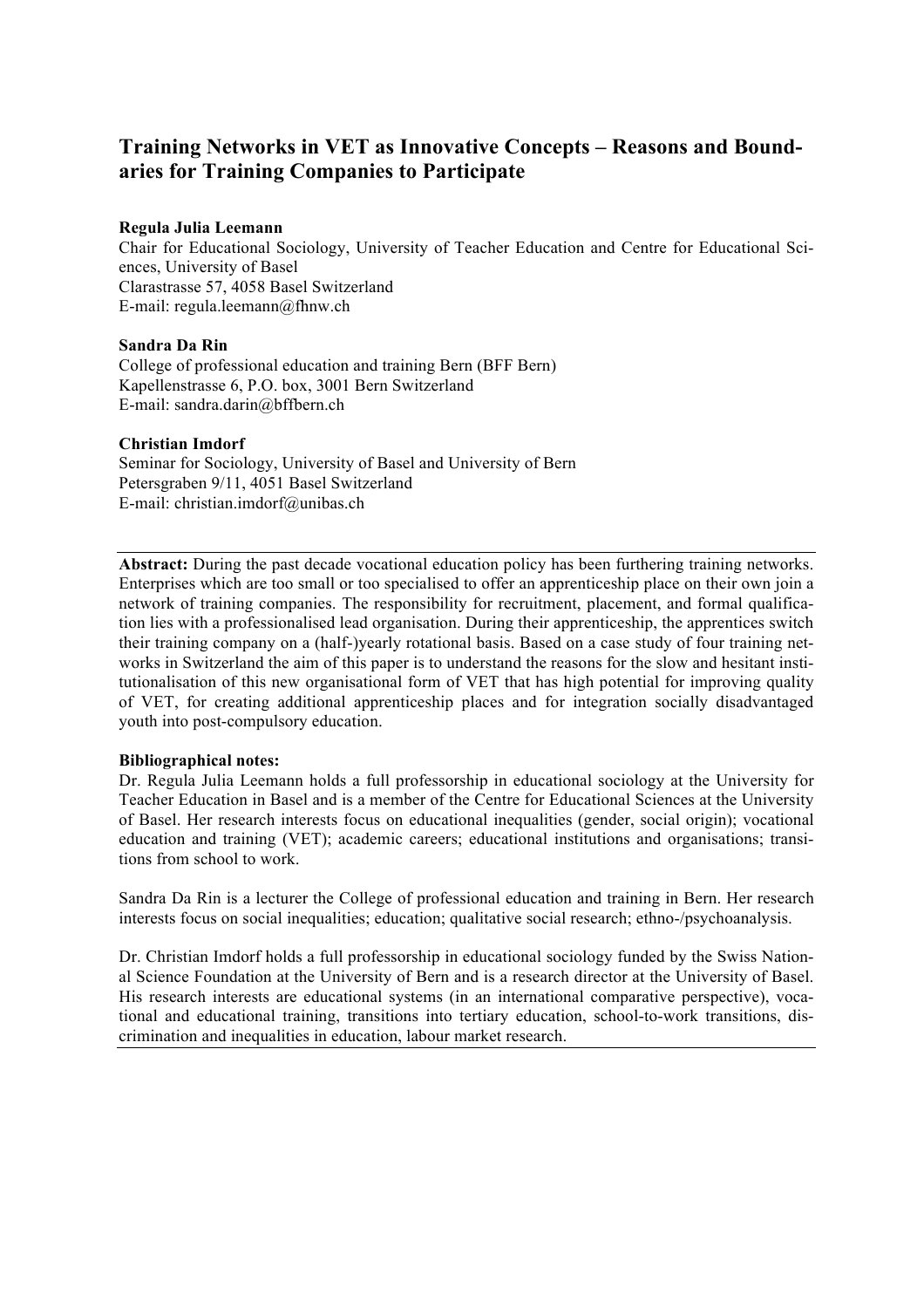## **Michael Gessler & Larissa Freund (Eds.)**

Crossing Boundaries in Vocational Education and Training: Innovative Concepts for the 21st Century Conference Proceedings

Institute Technology and Education / Institut Technik und Bildung (ITB) University of Bremen, Germany

*Evaluate Europe Handbook Series Volume 6 ISSN 1861-6828 2015*

This work is licenced under the Creative Commons Attribution-NonCommercial-ShareAlike Licence. To view a copy of this licence, visit http://creativecommons.org/licenses/by-nc-sa/4.0/

The conference has been financially supported with funds from the central research promotion programme "exploration projects" of the University of Bremen.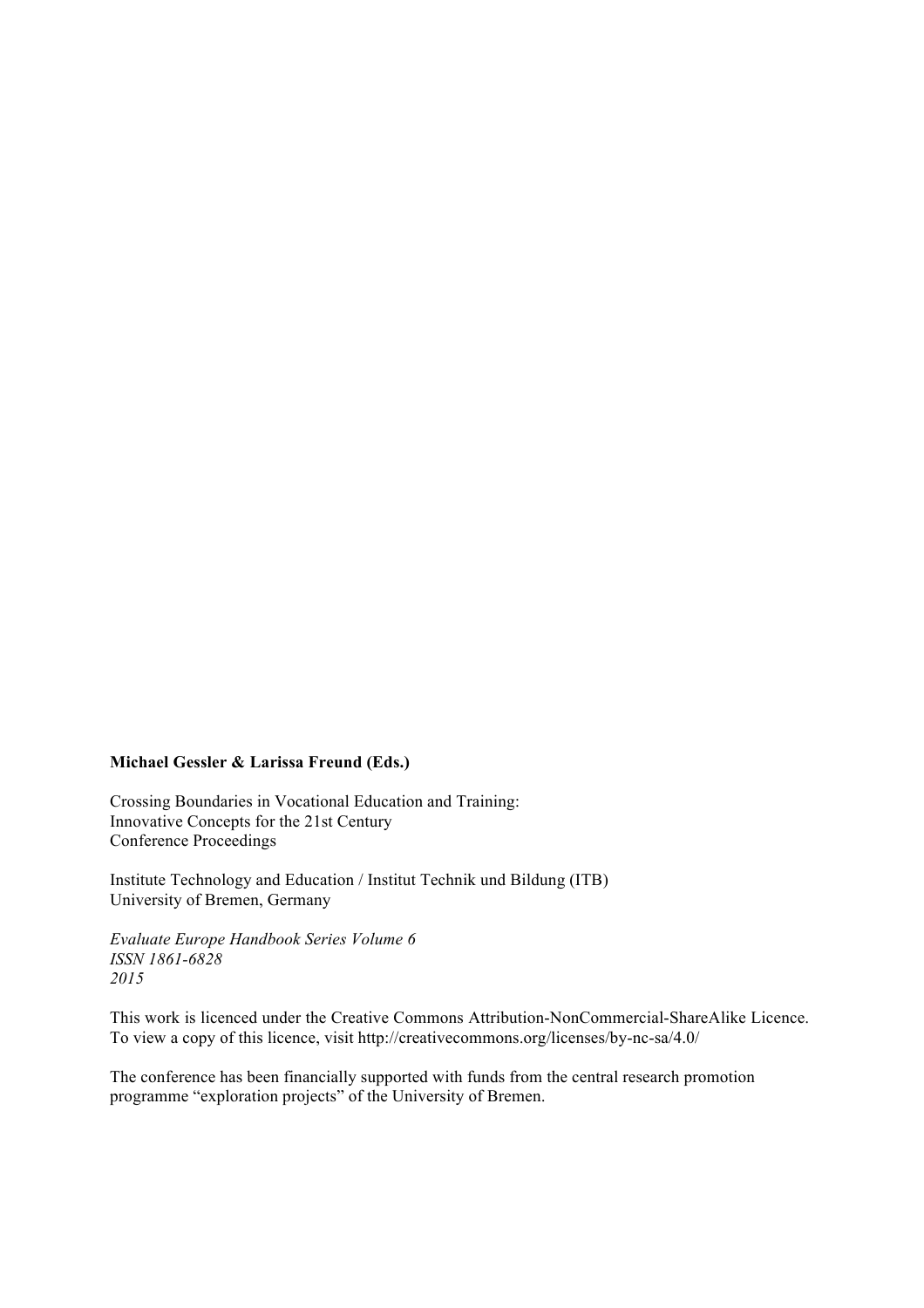## **1 Introduction**

During the past decade vocational education policy in Switzerland as well as in other countries like Germany, Austria or Norway has been furthering training networks or training circles<sup>1</sup> as an alternative location for the placement of vocational training opportunities in the dual VET system (for Austria: Lachmayr and Dornmayr, for Germany: Schlottau, 2003; 2008; for Norway: Michelsen and Høst. 2004; for Switzerland: BBT, 2008). This policy is a reaction to changes in the training conditions of companies due to rising requirements on flexibility, implementation of new technology, the rationalisation of production processes or the outsourcing of parts of production or services (Walther and Renold, 2005).

Based on a case study of four training networks in Switzerland the aim of this paper is to understand the reasons for the slow and hesitant institutionalisation of this new organisational form of VET that has high potential for improving quality of VET, for creating additional apprenticeship places and for integration socially disadvantaged youth into post-compulsory education.

## **2 Training Networks**

Enterprises which are too small or too specialised to offer an apprentice a training-programme on their own can form a training network with other enterprises to cover all the elements in the training plan (Figure 1). A so called lead organisation recruits on the one hand training companies that are willing to join the network and that are able to train apprentices on a good quality level. Members of this organisation support the training companies in administration and training and in situations of problems that arise with the apprentices.

On the other hand the lead organisation recruits the apprentices, draws up the training contract with them and places them on a (half-)yearly rotational basis in the training companies. The responsibility for formal qualification lies with this lead organisation. With this, the training companies pass responsibility for the apprenticeship over to the lead organisation, but pay the salary of the apprentices and the service of the lead organisation.



*Figure 1: Structure of a Swiss training network and the rotation of apprentices*

## **3 Potential of training networks**

The furthering of shared training particularly of small and medium-sized companies (SME) can serve on the one hand the public good of creating additional apprenticeship opportunities and of fostering

 <sup>1</sup> Germany: Verbundausbildung; Austria: Ausbildungsverbünde; Norway: Local Training Agencies; Switzerland: Lehrbetriebsverbünde.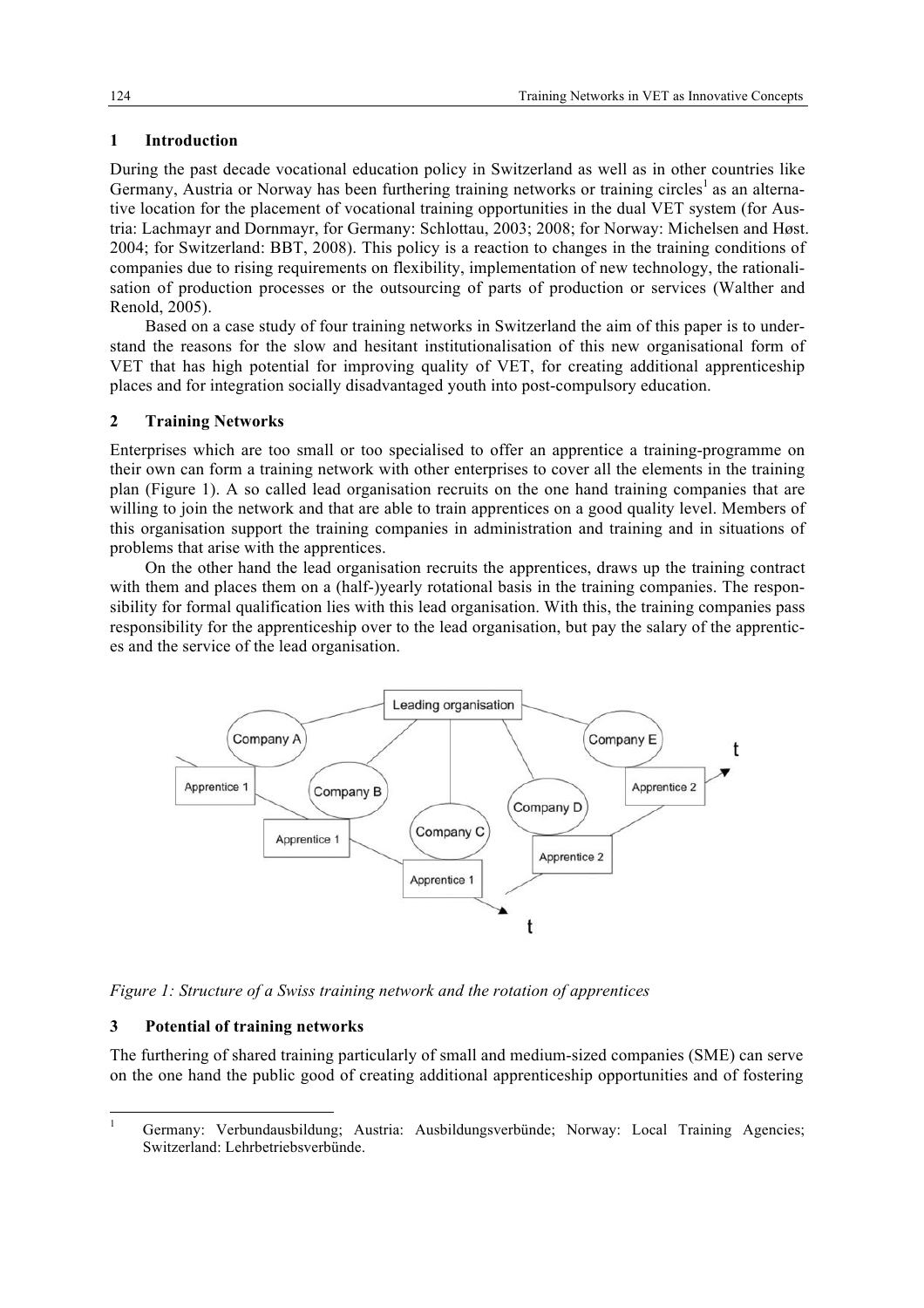the integration of socially disadvantaged youth into the employment market (Imdorf and Leemann, 2012). On the other hand, this new educational form can help improving the quality of VET in SME because it gives apprentices insights in different field of branch activities (Leemann and Birr, 2015) and fosters competencies of flexibility and mobility with the apprentices (Leemann and Sagelsdorff, 2014).

Shared training by means of these networks could also have many advantages for the training companies. The leading organisation possesses the resources (time, tools, and qualified personal) for a professional recruitment of apprentices and assists the training companies significantly in providing the training services, in supervising the apprentices and supporting them in difficult situations that could lead to an interruption of the apprenticeship. It coaches the professional trainers in the training companies when new regulations in the VET-system are introduced. The training companies are freed from the responsibility for the apprenticeships themselves. If ever serious problems occurred with apprentices the lead organisation is accountable for their relocation.

#### **4 Impediments in running a training network**

Nevertheless, we can also imagine disadvantages for the training companies and problematic constellations of such a training network that could hinder training companies to join a training network or that could lead to a withdrawal from the training network. One reason could be the payment for the lead organisation in cases where training companies are not satisfied by the services of it. Another reason could be found in the rotation principle because firms have to introduce new apprentices into the company culture, operational sequences and array of products again and again and lose the well instructed and familiarised ones every (half-)year. Not least competition between the training companies becomes reality when they fear that business secrets are passed over or that they lose the good apprentices as future employees.

#### **5 Aim of the paper**

Although the model of training networks is an innovative and promising concept in VET that might support SME in contributing to the VET system, that can improve quality of VET and that has the potential to give access to socially disadvantaged youth to an apprenticeship, the share of training networks in the VET system is rather small and has not been substantially increasing during the last decade.

Unfortunately no statistical data on the number of apprenticeship places in training networks or on the spread of training networks is available. On the basis of an evaluation of the Swiss Federal Office of Vocational Training and Technology (BBT, 2008) and of an own appraisal (internetenquiry) we estimate that the number of apprenticeships in training networks has increased from 1 percent to 3 percent of all apprenticeship places in the last fifteen years.

The aim of the paper is to understand the reasons for the slow and hesitant institutionalisation of this new organisational form of VET. Therefore we will treat the following two questions: 1) Why companies do join a training network and participate in this form of VET (reasons to participate)? 2) In which situations they express critique and dissatisfaction, call for adjustments and improvement of the organisation of the training network and threaten to withdraw from shared training (boundaries to participate)?

#### **6 Theoretical framework**

To reveal and conceptualise the different competing and conflicting rationalities of training companies in participating in a training network, we refer to the French sociology of convention (Boltanski and Thévenot, 1999; Diaz-Bone, 2011). Conventions are collectively established principles of orientation and action (orders of worth) on the basis of which actors evaluate and coordinate in social situations and justify their actions and decisions.

The social world comprises a plurality but finite number of conventions whereby the conventions of market, domestic, civic, industrial, fame, inspiration and project are relevant to understand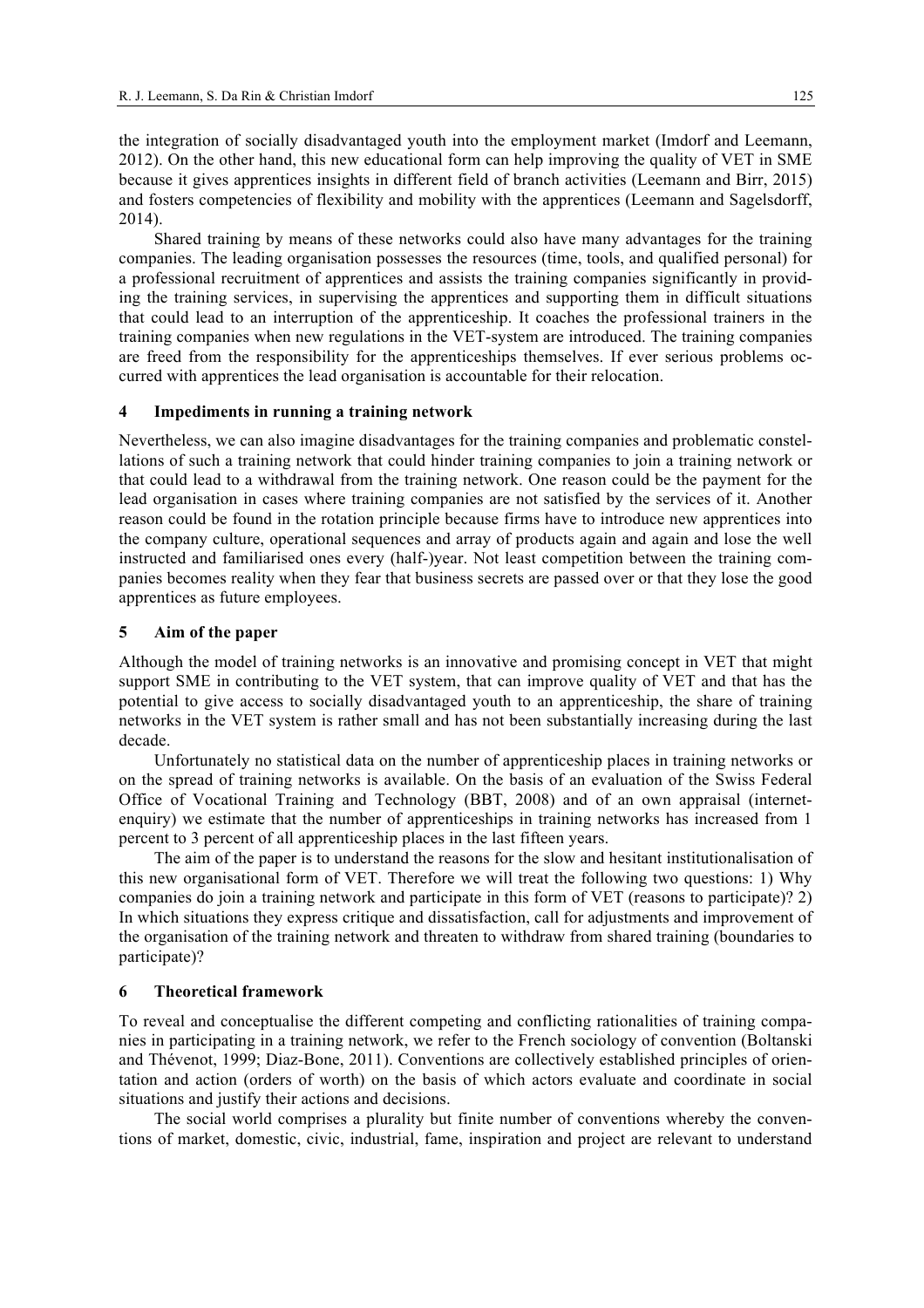the dynamic in training network. To keep the training network running, compromises, i.e. durable agreements, constructed on the basis of different conventions, have to be found (Jagd, 2011).

#### **7 Data**

The empirical data stems from a case study of four theoretically selected training networks with a mixed method design (Yin, 2009). Two training networks have been established top down by the initiative of a public organisation; the other two training networks have been founded bottom up by the initiative of a professional or branch association.

The paper is based on 36 expert interviews with selected training companies in the four training networks as well as on documents like educational concepts or annual reports.

### **8 Results**

The results demonstrate the plurality of rationalities that underlie the motives of training companies for participation in a training network. We find two main motives. On the one hand training companies stress the potential of the rotation system in forming a qualified work force thanks to the experiences that apprentices gain in different fields of the branch and due to the expertise of the lead organisation in training the apprentices (industrial convention). On the other hand, certain training companies refer to the civic convention when explaining their participation by referring to their public responsibility for offering training positions to (socially disadvantaged) youth.

Besides that other and additional motives can be found. For example especially small training companies participate due to the good image and reputation of a training company in the training network or of the training network itself what attract well qualified and motivated youth (convention of fame).

As to the boundaries of participation one problem is the fact that training companies lose the possibility of recruiting the apprentices on their own. Instead they get them assigned in the context of the (half-)yearly rotation and they have to work with "the human material" they receive. As a consequence training companies complain about certain groups of apprentices (e.g. youth with migrant background) who do not fit into the culture of the firm what reflects the agency of the domestic convention.

Critiques about the amount of additional work for introducing every (half a) year new apprentices is a feature of the industrial convention. Critique that relies on the market convention we can observe when training companies are no more willing to pay the "high price" for the apprentices and claim for reduction.

In a training network a mixture of different and sometimes contradictory rationalities is melding and resulting in conflicts so that the lead organisation is challenged to find solutions and compromises to keep the training network running and to prevent a withdrawal of a training company from the training network.

The results on the motives of training companies for participation in training networks help understand the "social glue" which binds the different training companies together into a lively and flexible organisational form. Knowing the boundaries for participation and the dynamics of conflicts and compromises of this complex and unstable organisational form help understand why this innovative concept has problem in gaining a foothold in the VET System. All in all this allow better advice for training networks in acquisition of potential training company and cooperation with training companies.

# **9 References**

BBT, Bundesamt für Berufsbildung und Technologie (2008). *Resultate Evaluation Lehrbetriebsverbünde*. Bern: BBT.

Boltanski, L. & Thévenot, L. (1999). The Sociology of Critical Capacity. *European Journal of Social Theory* 2(3), 359–377. doi:10.1177/136843199002003010.

Diaz-Bone, R. (2011): Einführung in die Soziologie der Konventionen. In R. Diaz-Bone (Ed.), *Soziologie der Konventionen. Grundlagen einer pragmatischen Anthropologie* (pp. 9–41). Frank